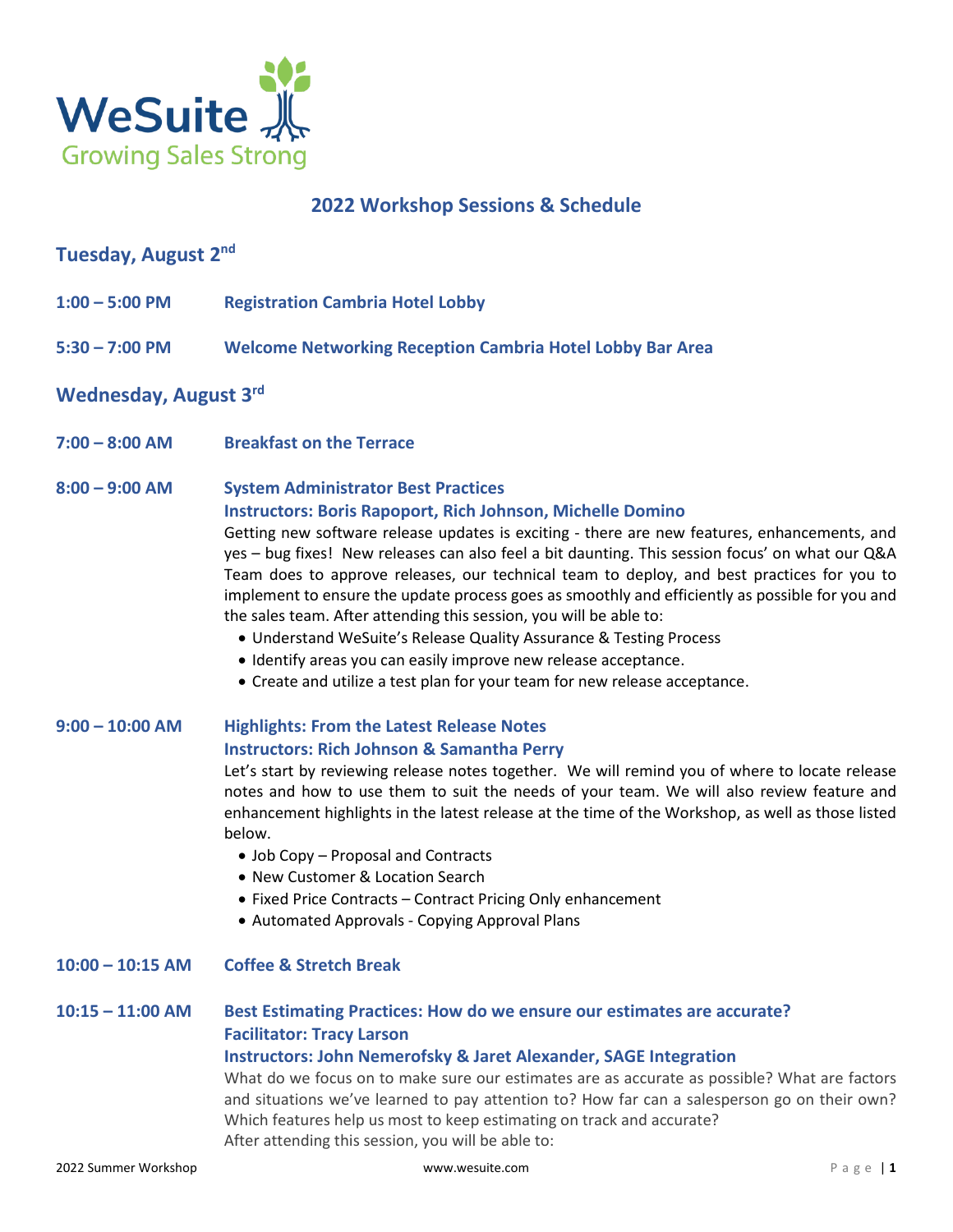

- Determine ways to estimate more accurately
- Employ best practices for reviewing and approving estimates
- Consider estimating features to add or remove from your workflow
- Coach your team & share best practices

## **11:00 – 12:00 PM WeSuite Features Our Leadership and Sales Team Love & Why! Facilitator: Michael Magnani Instructors: Kaity Nugent, American Alarm and Communications, Inc., John Nemerofsky & Jaret Alexander, SAGE Integration**

This session is all about the features WeSuite clients use and love. Our client instructors will provide examples of problems and challenges faced in their sales process and the features they have used to resolve them. They will also share favorite user and leadership features and why. After attending this session, you will be able to:

- Understand how other WeSuite clients approach features to improve their process
- Validate process challenges and potential solutions
- Identify additional features sets you may want to implement

### **12:00 – 1:00 PM Lunch on the Terrace**

#### **1:00 – 2:15 PM Round Table Discussion 1 – Approvals & Commissions Facilitators: WeSuite Team Member at each table**

This first round-table discussion focus' on how companies are using the Automated Approvals and Commission Management modules in WeEstimate. Meeting table Moderators will have questions and topics ready for discussion and will also facilitate discussions in the direction the group is most interested in. Don't worry, even if you aren't using a module, there is plenty to talk about surrounding what has been implemented and why, as well as what companies are thinking about doing. We will have twenty minutes for participants to discuss each topic. The final 20 minutes of the session will share round table discussion results.

#### **2:15 – 2:30 PM Coffee & Stretch Break**

#### **2:30 – 3:30 PM New Integrations**

#### **Instructors: Tracy Larson, Samantha Perry, Michael Magnani**

During 2021 WeSuite focused on major new integrations and enhancements that we are very excited to share with you. In this session we will provide an overview of each of the following:

- ADI Price Catalogue integration
- Blackleaf Connect database integration
- FieldHub integraton
- DealerAlly integration
- Managely integration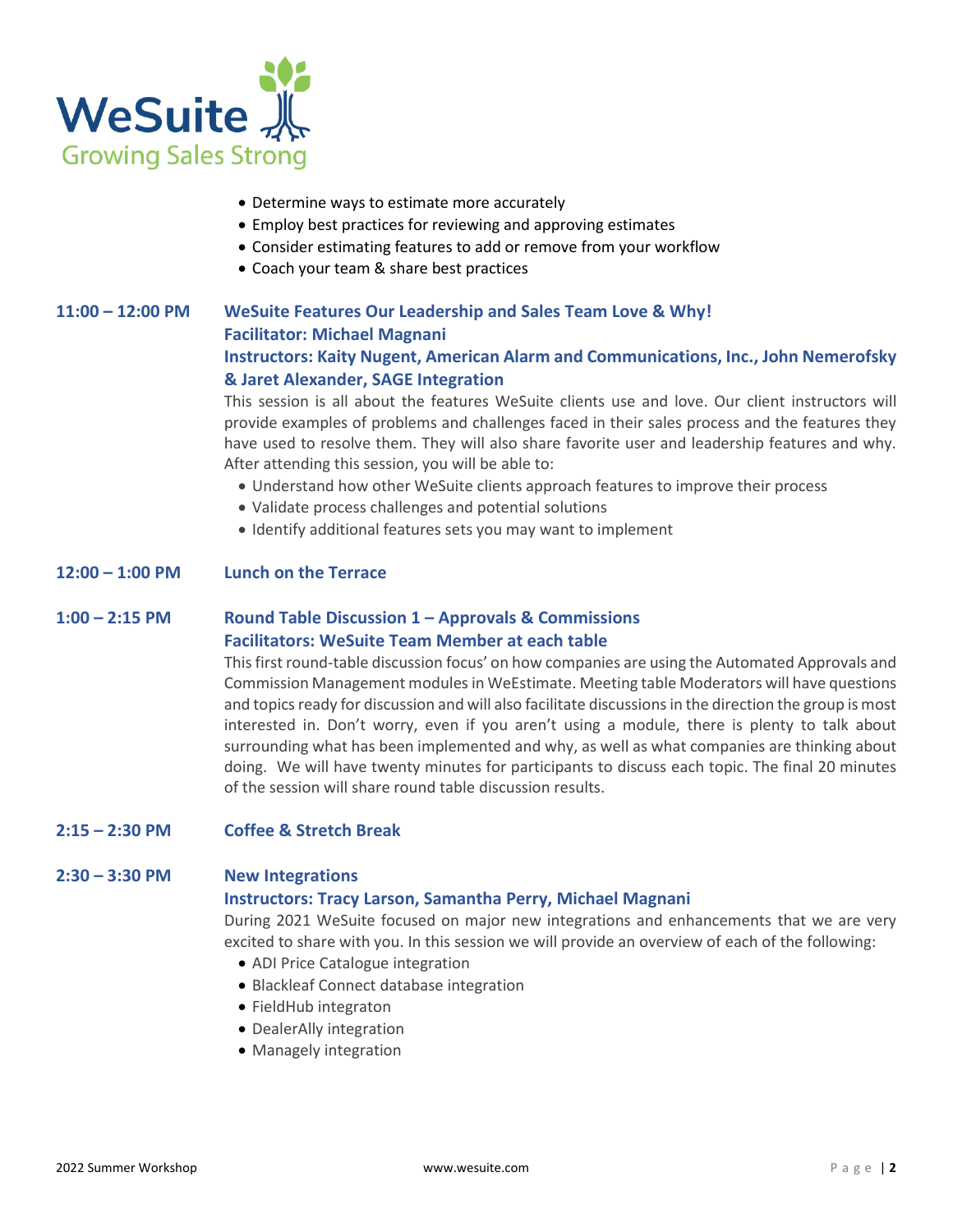

# **3:30 – 4:45 PM Sales Process Best Practices: Using WeSuite to Increase Your Sales Instructor: Audrey Pierson, Audrey Pierson Consulting**

"Always be closing" is a sales mantra we often hear. In this session, Audrey Pierson will review specific sales behaviors that are necessary to close sales. She'll show you how WeOpportunity and WeEstimate can be used to support and enhance these processes. She will share insights from accountability, pipeline development and management, to moving sales to next stages, when to move on, and getting to the win. After attending this session, you will be able to:

- Identify and qualify the best lead opportunities
- Create proposals quickly and accurately
- Understand how to use WeSuite as your go-to software for follow up
- Improve your close ratio
- **4:45 – 5:00 PM Daily Wrap Up!**
- **5:30 – 9:00 PM Cambria Lobby for Team Dinner & Super Fun Night Out!**

# **Thursday, August 4 th**

- **7:00 – 8:00 AM Breakfast on the Terrace**
- **8:15 – 9:00 AM WeSuite "future" Technology Platform: QuoteAnywhere and the Site Survey 3.0 Instructors: Tracy Larson, Itai Bar-David**

We are excited to show you the next generation of WeSuite! This session will focus on the latest release of QuoteAnywhere and the Site Survey 3.0 including workflow, features, and where we are headed with this new technology platform. After attending this session, you will be able to jump on board if you're ready!

### **9:00 – 10:15 AM Round Table 2: Selling Managed Services; Pricing Updates & Supply Chain Challenges Facilitators: WeSuite Team Members**

This second round-table discussion focus' on how companies are offering and selling managed services and tackling database part updates and supply chain challenges. Meeting table Moderators will have questions and topics ready for discussion and will also facilitate discussions in the direction the group is most interested in. We will have twenty minutes for participants to discuss each topic. The final 20 minutes of the session will share round table discussion results.

#### **10:15 – 10:30 AM Coffee & Stretch Break**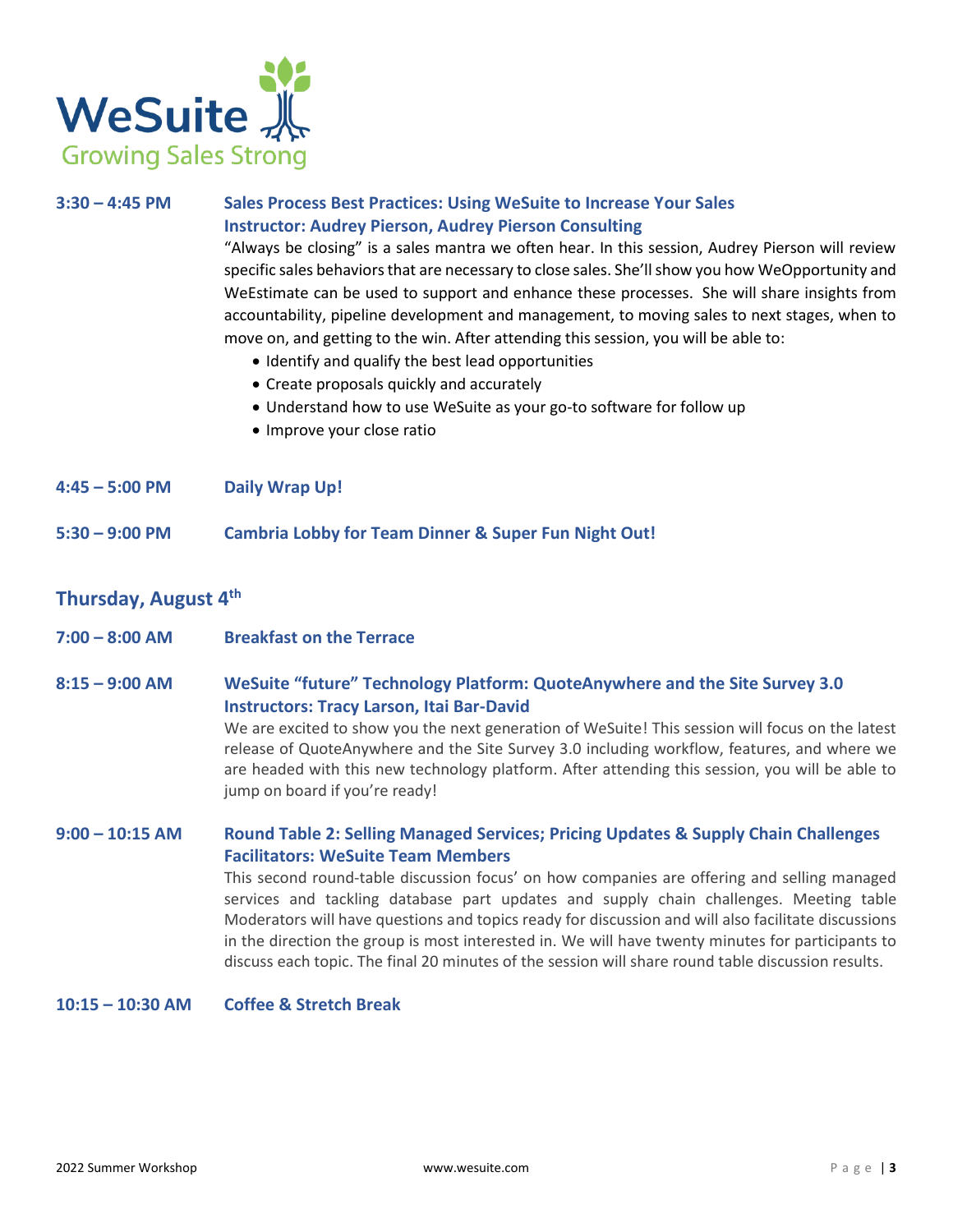

# **10:30 – 11:30 AM Sales Reporting: What We Want to Know and Why Facilitator: Samantha Perry**

#### **Instructors: Ken Whelan, Engineered Security Systems & TBA**

This session discusses sales data most important to WeSuite client companies and why. From leadership to sales teams our client instructors will share what reports are most important to them, how often, and why. They will also talk about how they get accountability, and benefits to both sales and the organizational goals. WeSuite will provide recommendations for easy data capture through key fields in WeOpportunity and WeEstimate. After attending this session, you will be able to:

- Improve sales reporting within your organization.
- Coach salespeople on use of data.
- Using sales data to monitor KPIs.

#### **12:00 – 1:00 PM Lunch on the Terrace**

## **1:00 – 2:00 PM Key System Configuration Items & Impacts Refresher Instructors: Michael Magnani & Stephen Nasti**

This refresher provides a great overview for key system configuration areas within the software that ensures opportunity development and estimating accuracy for your team. We will cover mixture of system-wide settings, region and office settings, and user settings. Whether a veteran user or new to WeSuite, this session will assist you now and into the future as your company grows and changes. After attending this session, you will be able to:

- Understand differences between system-wide and local settings.
- Add and modify: Data Lists, Tasks, Appearances, Forecast
- Configure Group Rights and User settings.

#### **2:00 – 2:30 PM WeSuite Document Editor & Enhancements! Instructor: Ed Terracciano**

This session will provide an overview of the WeSuite document editor and how it can provide you and your team with beautiful, professional proposal documents. Enable salespeople to create custom scopes of work that highlight specific areas of projects, while preserving the company proposal template for uniformity and consistency. New enhancements will also be featured. After attending this session, you will be able to identify key WeSuite document editor features to take advantage of such as:

- Enhance cover page, cover letters, and scopes of work: images, font styles, tables, etc.
- Multiple "Ts & Cs" templates for Proposals
- Show Parts, Labor, Chargeable Items, RMR Items, Lease Options *separately* from Estimate Folder presentation.
- Include part images at the line-item level in the Bill of Materials.
- Option Folders: check box pricing selections for "option" Folders.
- Utilize "formulas" to present specific items for non-standard situations (i.e. show / do not show specific items based on description key words).

## **2:30 – 2:45 PM Coffee & Stretch Break**